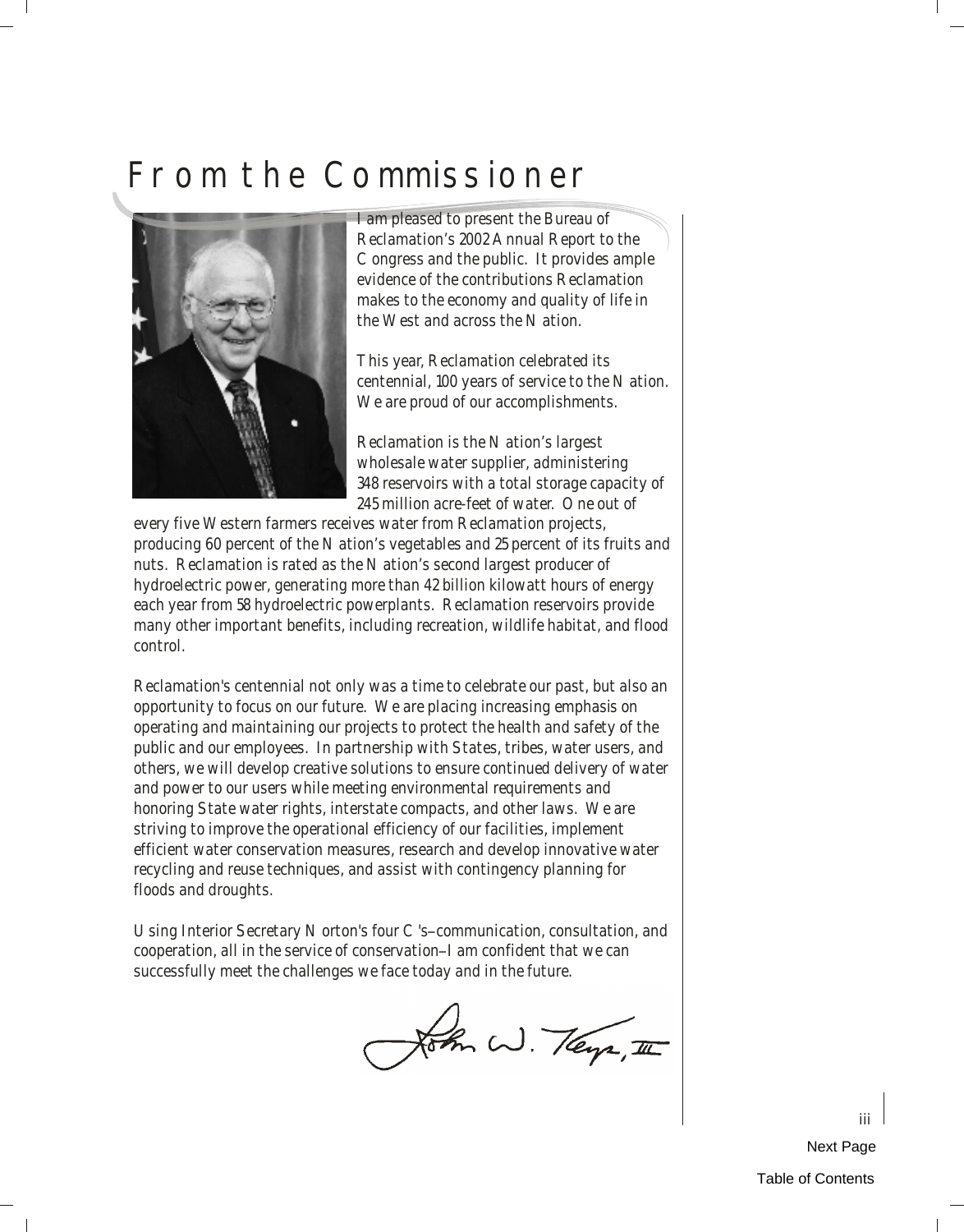## <span id="page-1-0"></span>Reclamation Celebrates [A Century of Water for the West](#page-3-0)



Every Reclamation region embraced the centennial year with events for employees, retirees, and members of the public. In addition, regional employees created displays, and even a quilt, depicting Reclamation's 100-year history.

Three "Western Water Tour" display trailers traveled the 17 Western States, appearing at dams, local fairs, water festivals, water district offices, and schools. In every location, a Reclamation staff person or retiree was present to greet the public and discuss Reclamation's 100 years of water service to the West.

team performs a flyover at the Hoover Dam centennial events.

Visitors admire the centennial quilt sewn by volunteers from Reclamation's Pacific Northwest Region.

Members of the Sacramento County Sheriff's Color Guard participate in the Mid-Pacific Region's centennial ceremonies.



iv

[Next Page](#page-2-0)

[Table of Contents](#page-3-0)